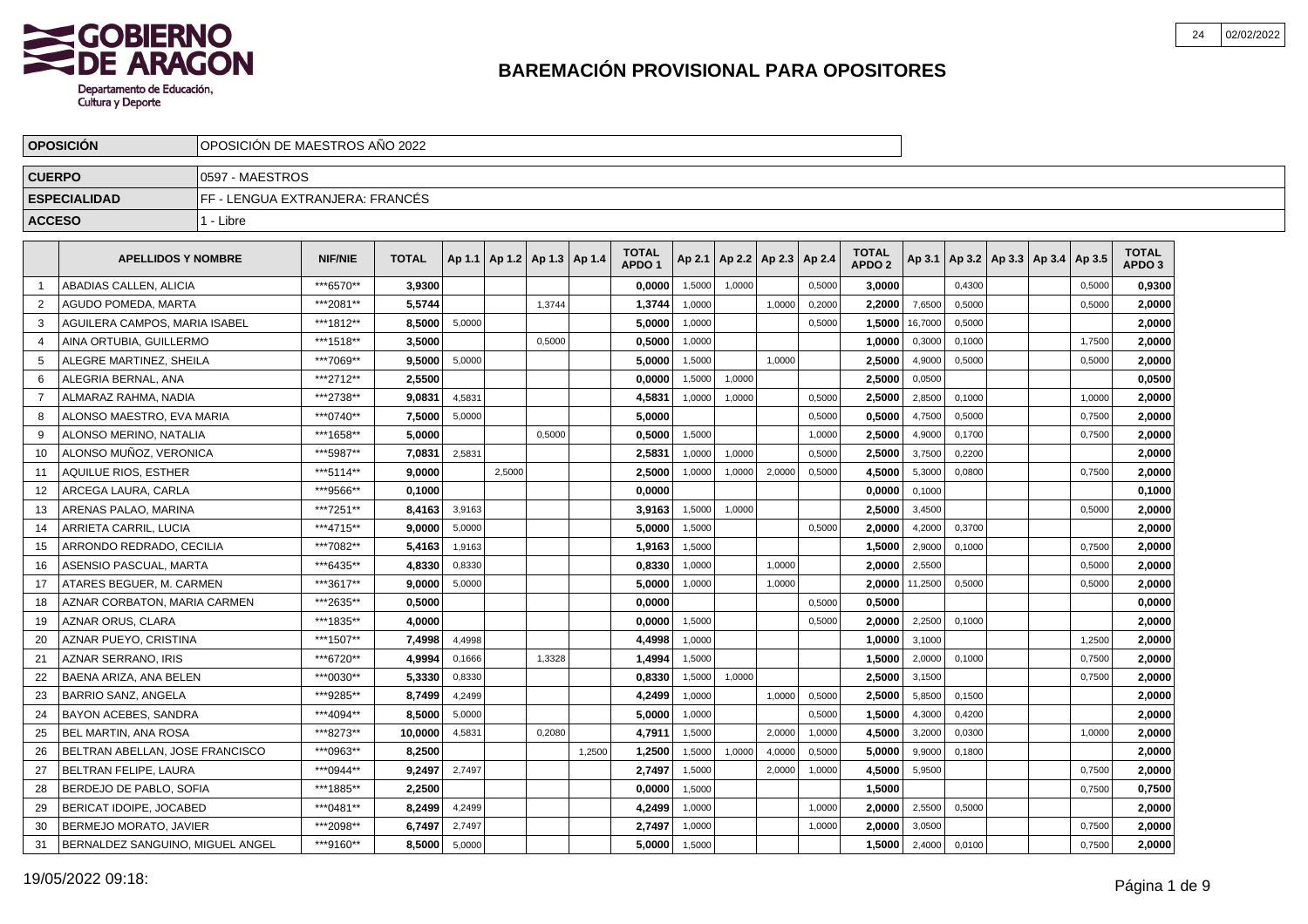

|               | <b>OPOSICION</b>                 | OPOSICION DE MAESTROS ANO 2022  |                |              |        |                       |        |                                   |        |                          |        |        |                                   |        |        |                                   |        |                                   |  |
|---------------|----------------------------------|---------------------------------|----------------|--------------|--------|-----------------------|--------|-----------------------------------|--------|--------------------------|--------|--------|-----------------------------------|--------|--------|-----------------------------------|--------|-----------------------------------|--|
| <b>CUERPO</b> |                                  | 0597 - MAESTROS                 |                |              |        |                       |        |                                   |        |                          |        |        |                                   |        |        |                                   |        |                                   |  |
|               | <b>ESPECIALIDAD</b>              | FF - LENGUA EXTRANJERA: FRANCÉS |                |              |        |                       |        |                                   |        |                          |        |        |                                   |        |        |                                   |        |                                   |  |
| <b>ACCESO</b> |                                  | 1 - Libre                       |                |              |        |                       |        |                                   |        |                          |        |        |                                   |        |        |                                   |        |                                   |  |
|               | <b>APELLIDOS Y NOMBRE</b>        |                                 | <b>NIF/NIE</b> | <b>TOTAL</b> | Ap 1.1 | Ap1.2   Ap1.3   Ap1.4 |        | <b>TOTAL</b><br>APDO <sub>1</sub> | Ap 2.1 | Ap 2.2   Ap 2.3   Ap 2.4 |        |        | <b>TOTAL</b><br>APDO <sub>2</sub> | Ap 3.1 |        | Ap 3.2   Ap 3.3   Ap 3.4   Ap 3.5 |        | <b>TOTAL</b><br>APDO <sub>3</sub> |  |
| 32            | <b>BESPIN MOLINER, MARTA</b>     |                                 | ***1573**      | 8,9998       | 4,4998 |                       |        | 4,4998                            | 1,0000 | 1,0000                   |        | 0,5000 | 2,5000                            | 2,7000 | 0,1000 |                                   |        | 2,0000                            |  |
| -33           | BETRAN PUYO, ANA M. RAQUEL       |                                 | ***6255**      | 8.5000       | 5,0000 |                       |        | 5.0000                            | 1.0000 |                          |        | 0,5000 | 1.5000                            | 5,7000 | 0.4100 |                                   |        | 2.0000                            |  |
| 34            | <b>BLASCO ALARCON, FERNANDO</b>  |                                 | ***7027**      | 3,9496       |        |                       | 0.2496 | 0,2496                            | 1,5000 |                          |        | 0,2000 | 1,7000                            | 0,5500 | 0.1200 |                                   | 1,5000 | 2,0000                            |  |
| 35            | <b>BLASCO CASASUS, MIRIAM</b>    |                                 | ***7413**      | 5.0000       | 2,0000 |                       |        | 2,0000                            | 1,0000 |                          |        |        | 1,0000                            | 2,3000 | 0.1000 |                                   | 1,0000 | 2,0000                            |  |
| 36            | <b>BLASCO PEÑA, MAR</b>          |                                 | ***6305**      | 3,2915       | 0,2499 |                       | 0,5416 | 0,7915                            | 1,0000 |                          |        | 0,5000 | 1,5000                            | 0,0500 | 0,2000 |                                   | 0,7500 | 1,0000                            |  |
| -37           | <b>BLAZQUEZ LOPEZ. BEATRIZ</b>   |                                 | ***7227**      | 7.5000       | 5,0000 |                       |        | 5.0000                            |        |                          |        | 0,5000 | 0.5000                            | 6,8500 | 0.4800 |                                   |        | 2,0000                            |  |
| 38            | BONNET PUENTE, MARIA CRISTINA    |                                 | ***1081**      | 0.7000       |        |                       |        | 0.0000                            |        |                          |        | 0,7000 | 0.7000                            |        |        |                                   |        | 0,0000                            |  |
| 39            | <b>BOROBIA ROMANOS, ANA FCA.</b> |                                 | ***6900**      | 8,1579       | 4,9163 |                       | 0,0416 | 4,9579                            | 1,0000 |                          |        | 0,2000 | 1,2000                            | 3,4500 | 0,1600 |                                   | 0,5000 | 2,0000                            |  |
| 40            | <b>BOSQUED GASCON, RUTH</b>      |                                 | ***2018**      | 10,0000      | 5,0000 |                       |        | 5,0000                            | 1,0000 |                          | 2,0000 | 0,5000 | 3,5000                            | 8,6000 | 0,1000 |                                   | 0,5000 | 2,0000                            |  |
| 41            | <b>BRIONES ARTACHO, ANTONIO</b>  |                                 | ***8677**      | 10.0000      | 5,0000 |                       |        | 5.0000                            | 1.0000 |                          | 2.0000 |        | 3.0000                            | 2,8500 |        |                                   | 0,5000 | 2,0000                            |  |
| 42            | <b>BUENO ASTASIO, LAURA</b>      |                                 | ***0185**      | 5,5330       | 0,8330 |                       |        | 0,8330                            | 1,5000 | 1,0000                   |        | 0,2000 | 2,7000                            | 2,5500 |        |                                   | 1,0000 | 2,0000                            |  |
| 43            | CAMACHO HELLIN, LUIS JAVIER      |                                 | ***6635**      | 4,4165       | 0,4165 |                       |        | 0,4165                            | 1,0000 |                          | 1,0000 |        | 2,0000                            | 3,0000 | 0,5000 |                                   | 0,5000 | 2,0000                            |  |
| 44            | CAMBIL TRAVE, CONCEPCION         |                                 | ***4056**      | 6,5000       |        |                       | 2,5000 | 2,5000                            | 1,5000 |                          |        | 0,5000 | 2,0000                            | 4,6000 | 0,1300 |                                   |        | 2,0000                            |  |
| 45            | <b>CAMPOS GRILLE, JOSEFA</b>     |                                 | ***3412**      | 8,7000       | 5,0000 |                       |        | 5.0000                            | 1.0000 |                          |        | 0,7000 | 1,7000                            | 4,0000 | 0,2400 |                                   |        | 2,0000                            |  |
| 46            | CANTERO VAZQUEZ, MARIA N.        |                                 | *** 5925**     | 10.0000      | 5,0000 |                       |        | 5.0000                            | 1,0000 |                          | 2,0000 | 1,2000 | 4,2000                            | 2,1500 | 0,4800 |                                   |        | 2,0000                            |  |
| 47            | CAÑADA ZABAL. MARIA LAURA        |                                 | ***2516**      | 9,5000       | 5,0000 |                       |        | 5,0000                            | 1,5000 | 1,0000                   |        |        | 2,5000                            | 2,2000 | 0,1000 |                                   | 0,5000 | 2,0000                            |  |
| 48            | CARDIEL LAHUERTA, JORGE          |                                 | ***1424**      | 3,0000       |        |                       |        | 0,0000                            | 1,0000 |                          |        |        | 1,0000                            | 2,8000 | 0,1200 |                                   | 0,5000 | 2,0000                            |  |
| 49            | CARMONA ARTIME, MARIA            |                                 | ***4492**      | 4.8330       | 0.8330 |                       |        | 0.8330                            | 1,0000 | 1,0000                   |        |        | 2.0000                            | 2,3500 |        |                                   | 1,0000 | 2.0000                            |  |
| 50            | CARRASCO GONZALEZ, ALICIA        |                                 | ***3364**      | 4.1000       |        |                       |        | 0.0000                            | 1,5000 | 1,0000                   |        |        | 2,5000                            | 0,6000 |        |                                   | 1,0000 | 1,6000                            |  |
| -51           | CARRERAS PALACIO, MAR            |                                 | ***2706**      | 6,1666       | 2,1666 |                       |        | 2,1666                            | 1,0000 | 1,0000                   |        |        | 2.0000                            | 2,0000 | 0,1000 |                                   | 1,0000 | 2,0000                            |  |
| 52            | CASTILLO VELASCO. SHEREZADE      |                                 | ***0114**      | 8,0000       | 5,0000 |                       |        | 5,0000                            | 1,0000 |                          |        |        | 1,0000                            | 1,7000 | 0,5000 |                                   | 0,5000 | 2,0000                            |  |
| 53            | <b>CASTRILLON LOPEZ. LUCIA</b>   |                                 | ***4836**      | 9.0000       | 5,0000 |                       |        | 5.0000                            | 1.5000 |                          |        | 0.5000 | 2.0000                            | 4,3000 | 0.1100 |                                   |        | 2,0000                            |  |
| 54            | CASTRO RUBERTE, MARIA CARMEN     |                                 | ***3446**      | 8.7000       | 5,0000 |                       |        | 5.0000                            | 1,0000 |                          |        | 0,7000 | 1,7000                            | 7,5000 | 0,5000 |                                   |        | 2.0000                            |  |
| 55            | CERNATESCU, MARIA ANGELICA       |                                 | *****2616*     | 4,0000       | 1,0000 |                       |        | 1,0000                            | 1,0000 |                          |        |        | 1,0000                            | 2,2000 | 0,1900 |                                   |        | 2.0000                            |  |
| 56            | CINCA FERNANDO, SANDRA           |                                 | ***5089**      | 5,7493       | 0,4165 |                       | 0,3328 | 0,7493                            | 1,5000 | 1,0000                   |        | 0,5000 | 3,0000                            | 2,7000 |        | 0,5000                            | 1,5000 | 2,0000                            |  |
| 57            | CIPRIAN TABUEÑA, BELEN           |                                 | ***5886**      | 8,9998       | 2.4998 |                       |        | 2,4998                            | 1.5000 |                          | 2.0000 | 1,0000 | 4,5000                            | 1,3500 | 0,5000 | 0.5000                            | 1,7500 | 2,0000                            |  |
| 58            | CLAVERAS AGUAVIVA, RUBEN         |                                 | ***2304**      | 3.5000       |        |                       |        | 0.0000                            | 1,0000 |                          |        | 0,5000 | 1,5000                            | 2,3000 | 0,1000 |                                   | 0,5000 | 2,0000                            |  |
| 59            | <b>CLEMENTE DIAZ, CELIA</b>      |                                 | ***0891**      | 3.5913       | 1,4165 |                       | 0,1248 | 1,5413                            | 1,0000 |                          |        |        | 1,0000                            | 0,5500 |        |                                   | 0,5000 | 1,0500                            |  |
| 60            | COARASA CASAMAYOR, MARIA JOSE    |                                 | ***9679**      | 9,5000       | 5,0000 |                       |        | 5,0000                            | 1,5000 |                          |        | 1,0000 | 2,5000                            | 4,6000 | 0,4500 |                                   | 0,7500 | 2,0000                            |  |
| 61            | COLLAR GUERRA, BARBARA           |                                 | ***2808**      | 10,0000      | 5,0000 |                       |        | 5,0000                            | 1,5000 |                          | 2,0000 | 1,5000 | 5,0000                            | 4,5500 | 0,1700 |                                   | 2,0000 | 2,0000                            |  |
| 62            | <b>COURTADE, MICHAEL</b>         |                                 | ****1661*      | 9.5000       | 5,0000 |                       |        | 5.0000                            | 1,5000 |                          |        | 1,0000 | 2,5000                            | 4,1000 |        |                                   |        | 2.0000                            |  |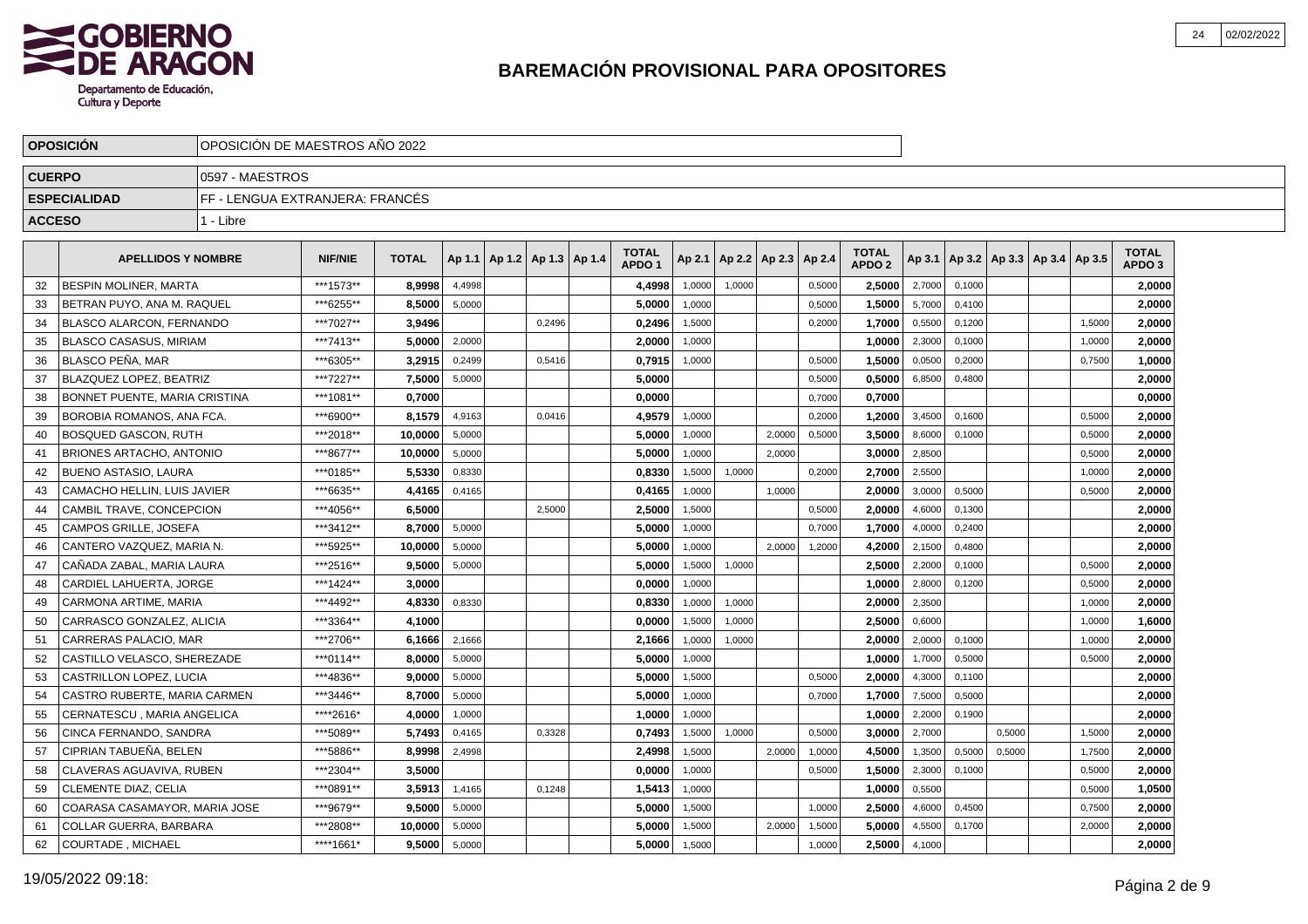

|               | <b>OPOSICION</b>                       | OPOSICION DE MAESTROS ANO 2022  |                |              |                  |                          |        |                                   |                  |                                   |                  |                  |                             |        |                                            |        |        |                   |  |
|---------------|----------------------------------------|---------------------------------|----------------|--------------|------------------|--------------------------|--------|-----------------------------------|------------------|-----------------------------------|------------------|------------------|-----------------------------|--------|--------------------------------------------|--------|--------|-------------------|--|
| <b>CUERPO</b> |                                        | 10597 - MAESTROS                |                |              |                  |                          |        |                                   |                  |                                   |                  |                  |                             |        |                                            |        |        |                   |  |
|               | <b>ESPECIALIDAD</b>                    | FF - LENGUA EXTRANJERA: FRANCÉS |                |              |                  |                          |        |                                   |                  |                                   |                  |                  |                             |        |                                            |        |        |                   |  |
| <b>ACCESO</b> |                                        | 1 - Libre                       |                |              |                  |                          |        |                                   |                  |                                   |                  |                  |                             |        |                                            |        |        |                   |  |
|               | <b>APELLIDOS Y NOMBRE</b>              |                                 | <b>NIF/NIE</b> | <b>TOTAL</b> | Ap 1.1           | Ap 1.2   Ap 1.3   Ap 1.4 |        | <b>TOTAL</b><br>APDO <sub>1</sub> |                  | Ap 2.1   Ap 2.2   Ap 2.3   Ap 2.4 |                  |                  | <b>TOTAL</b>                |        | Ap 3.1   Ap 3.2   Ap 3.3   Ap 3.4   Ap 3.5 |        |        | <b>TOTAL</b>      |  |
|               | DAUDEN SOLER. ANA MARIA                |                                 | ***2917**      | 9.7494       |                  | 0,7496                   |        |                                   |                  |                                   |                  |                  | APDO <sub>2</sub><br>3.5000 | 7,4500 |                                            |        |        | APDO <sub>3</sub> |  |
| 63            | DE FEZ GONZALEZ, EVA MARIA             |                                 | ***8807**      | 8,1162       | 3,4998<br>3,1666 |                          | 0,7496 | 4,2494                            | 1,0000<br>1,0000 |                                   | 2,0000<br>1,0000 | 0,5000<br>0,2000 | 2,2000                      | 2,6000 | 0,1800                                     |        |        | 2,0000<br>2,0000  |  |
| 64<br>65      | <b>IDE PEDRO REDONDO. LUIS</b>         |                                 | ***8015**      | 10,0000      | 5,0000           |                          |        | 3,9162<br>5,0000                  | 1,5000           |                                   | 1,0000           | 1,2000           | 3,7000                      | 4,5500 | 0,1200                                     |        | 1,0000 | 2,0000            |  |
| 66            | <b>IDEL ARCO LAFUENTE. BLANCA</b>      |                                 | ***3200**      | 5.5000       |                  | 2,5000                   |        | 2,5000                            | 1.0000           |                                   |                  |                  | 1.0000                      | 5,0500 | 0,5000                                     |        |        | 2,0000            |  |
| 67            | DELGADO LOPEZ, MARIA DEL MAR           |                                 | ***6422**      | 8,2497       | 3,7497           |                          |        | 3,7497                            | 1,5000           | 1,0000                            |                  |                  | 2,5000                      | 3,0500 |                                            |        | 1,0000 | 2,0000            |  |
| 68            | DELGADO MARQUEZ. CARMEN BELEN          |                                 | ***7354**      | 4,9998       | 0,4998           |                          |        | 0,4998                            | 1,5000           | 1,0000                            |                  |                  | 2.5000                      | 2,2000 | 0,1000                                     |        | 1,0000 | 2,0000            |  |
| 69            | DIAZ LOU. YOLANDA                      |                                 | ***0932**      | 5.8330       | 0,8330           |                          |        | 0.8330                            | 1,5000           | 1,0000                            |                  | 0.5000           | 3.0000                      | 2,5500 |                                            |        | 1.5000 | 2,0000            |  |
| 70            | DIAZ PERETE, JOSE                      |                                 | ***6063**      | 4,2165       | 1,4165           |                          |        | 1,4165                            | 1,0000           |                                   |                  |                  | 1,0000                      | 1,3000 |                                            |        | 0,5000 | 1,8000            |  |
| 71            | DIAZ SORELL, ALBERTO                   |                                 | ***1095**      | 1.0000       |                  |                          |        | 0.0000                            | 1,0000           |                                   |                  |                  | 1.0000                      |        |                                            |        |        | 0,0000            |  |
| 72            | DIEZ CARRASCO. PAULA                   |                                 | ***1653**      | 4.7497       | 1,7497           |                          |        | 1,7497                            | 1,0000           |                                   |                  |                  | 1.0000                      | 2,2500 | 0.1500                                     |        | 1,0000 | 2,0000            |  |
| 73            | DURAN VARGAS, CAROLINA                 |                                 | ***2085**      | 5,0831       | 1,5831           |                          |        | 1,5831                            | 1,0000           |                                   |                  | 0,5000           | 1,5000                      | 3,1500 |                                            |        | 0,5000 | 2,0000            |  |
| 74            | ESCANILLA FERNANDEZ, SERGIO            |                                 | ***6560**      | 9.5000       | 5,0000           |                          |        | 5,0000                            | 1,5000           |                                   |                  | 1,0000           | 2,5000                      | 3,0500 |                                            |        | 0,7500 | 2,0000            |  |
| 75            | <b>ESCUDERO GIMENO. ISABEL CECILIA</b> |                                 | ***3183**      | 0.0000       |                  |                          |        | 0.0000                            |                  |                                   |                  |                  | 0.0000                      |        |                                            |        |        | 0,0000            |  |
| 76            | <b>ESTEBAN SOTO, CARLOS</b>            |                                 | ***5586**      | 2,3500       |                  |                          |        | 0,0000                            | 1,5000           |                                   |                  |                  | 1,5000                      |        | 0,1000                                     |        | 0,7500 | 0,8500            |  |
| 77            | FAÑANAS FERRER, ADRIAN                 |                                 | ***7317**      | 5,4163       | 1,9163           |                          |        | 1,9163                            | 1,0000           |                                   |                  | 0,5000           | 1,5000                      | 2,2500 | 0,4500                                     |        |        | 2,0000            |  |
| 78            | FERNANDEZ ASENJO, VERONICA             |                                 | ***2502**      | 8.5000       | 5,0000           |                          |        | 5,0000                            | 1,0000           |                                   |                  | 0,5000           | 1,5000                      | 6,8500 |                                            |        | 0,7500 | 2,0000            |  |
| 79            | FERNANDEZ CASTRO. MARIA ANGELES        |                                 | ***8082**      | 8,0000       | 5,0000           |                          |        | 5,0000                            | 1,0000           |                                   |                  |                  | 1,0000                      | 4,1000 | 0,3200                                     |        | 0,5000 | 2,0000            |  |
| 80            | FERNANDEZ GARCIA, ALBA                 |                                 | ***4290**      | 6,1666       | 2,1666           |                          |        | 2,1666                            | 1,5000           |                                   |                  | 0,5000           | 2.0000                      | 2,7000 | 0,1500                                     |        |        | 2,0000            |  |
| 81            | FERNANDEZ IZCUE, NAHIA                 |                                 | ***0515**      | 5.5000       |                  |                          |        | 0.0000                            | 1,5000           | 1,0000                            |                  | 1,0000           | 3.5000                      | 2,0000 |                                            | 0.5000 |        | 2,0000            |  |
| 82            | FERNANDEZ URDANIZ, LORENA              |                                 | ***3079**      | 7,8031       | 3,5831           |                          |        | 3,5831                            | 1,5000           | 1,0000                            |                  |                  | 2,5000                      | 0,3500 | 0,1200                                     |        | 1,2500 | 1,7200            |  |
| 83            | FERNANDEZ DE HEREDIA VILLA, MERCEDES   |                                 | ***5737**      | 8.5000       | 5,0000           |                          |        | 5.0000                            | 1,0000           |                                   |                  | 0,5000           | 1.5000                      | 5,9000 | 0,5000                                     |        |        | 2,0000            |  |
| 84            | FORNIELES LISARTE, RAIMUNDO            |                                 | ***5204**      | 5,7497       | 1,7497           |                          |        | 1,7497                            | 1,0000           |                                   | 1,0000           |                  | 2.0000                      | 1,8500 | 0,2700                                     |        |        | 2,0000            |  |
| 85            | <b>FUENTES LANCHAS, VANESA</b>         |                                 | ***3692**      | 8.0000       | 5,0000           |                          |        | 5.0000                            | 1.0000           |                                   |                  |                  | 1.0000                      | 2.9000 |                                            |        | 0.5000 | 2,0000            |  |
| 86            | <b>GARCIA CASTRO, ANDRES</b>           |                                 | ***5632**      | 4,6500       |                  |                          | 1,0000 | 1,0000                            | 1,5000           |                                   |                  | 0,5000           | 2.0000                      | 0,1500 |                                            |        | 1,5000 | 1,6500            |  |
| 87            | <b>GARCIA DIEZ, ALBERTO</b>            |                                 | ***3130**      | 9.0000       | 5,0000           |                          |        | 5,0000                            | 1,5000           |                                   |                  | 0,5000           | 2.0000                      | 2,8500 |                                            |        | 1,5000 | 2,0000            |  |
| 88            | GARCIA FIALDES, ELENA                  |                                 | ***1457**      | 4.0833       | 0.0833           |                          |        | 0,0833                            | 1.0000           |                                   | 1.0000           |                  | 2.0000                      | 1.3000 |                                            |        | 1.0000 | 2,0000            |  |
| 89            | GARCIA GONZALEZ, MARIA CARMEN          |                                 | ***7122**      | 10.0000      | 5,0000           |                          |        | 5,0000                            | 1,5000           | 1,0000                            | 2,0000           |                  | 4,5000                      | 1,7500 | 0,1200                                     |        |        | 1,8700            |  |
| 90            | <b>GARCIA VALIENTE, SANDRA</b>         |                                 | ***3452**      | 6,2914       | 0,1666           |                          | 0,6248 | 0,7914                            | 1,5000           | 1,0000                            |                  | 1,0000           | 3,5000                      | 3,2000 | 0,2600                                     |        | 0,7500 | 2,0000            |  |
| 91            | <b>GARGALLO CISNEROS, LAURA</b>        |                                 | ***5860**      | 3.3600       |                  |                          |        | 0,0000                            | 1,5000           |                                   |                  | 0,5000           | 2.0000                      | 1,2500 | 0.1100                                     |        |        | 1,3600            |  |
| 92            | GARRIDO BECANA, FERNANDO               |                                 | ***1862**      | 5,1666       | 2,1666           |                          |        | 2,1666                            | 1,0000           |                                   |                  |                  | 1,0000                      | 2,1500 | 0,2500                                     |        | 1,2500 | 2,0000            |  |
| 93            | <b>GASCA LAZARO, BEATRIZ</b>           |                                 | ***1038**      | 5,5416       |                  |                          | 1,0416 | 1,0416                            | 1,5000           | 1,0000                            |                  |                  | 2,5000                      | 2,8000 |                                            |        | 1,2500 | 2,0000            |  |

19/05/2022 09:18: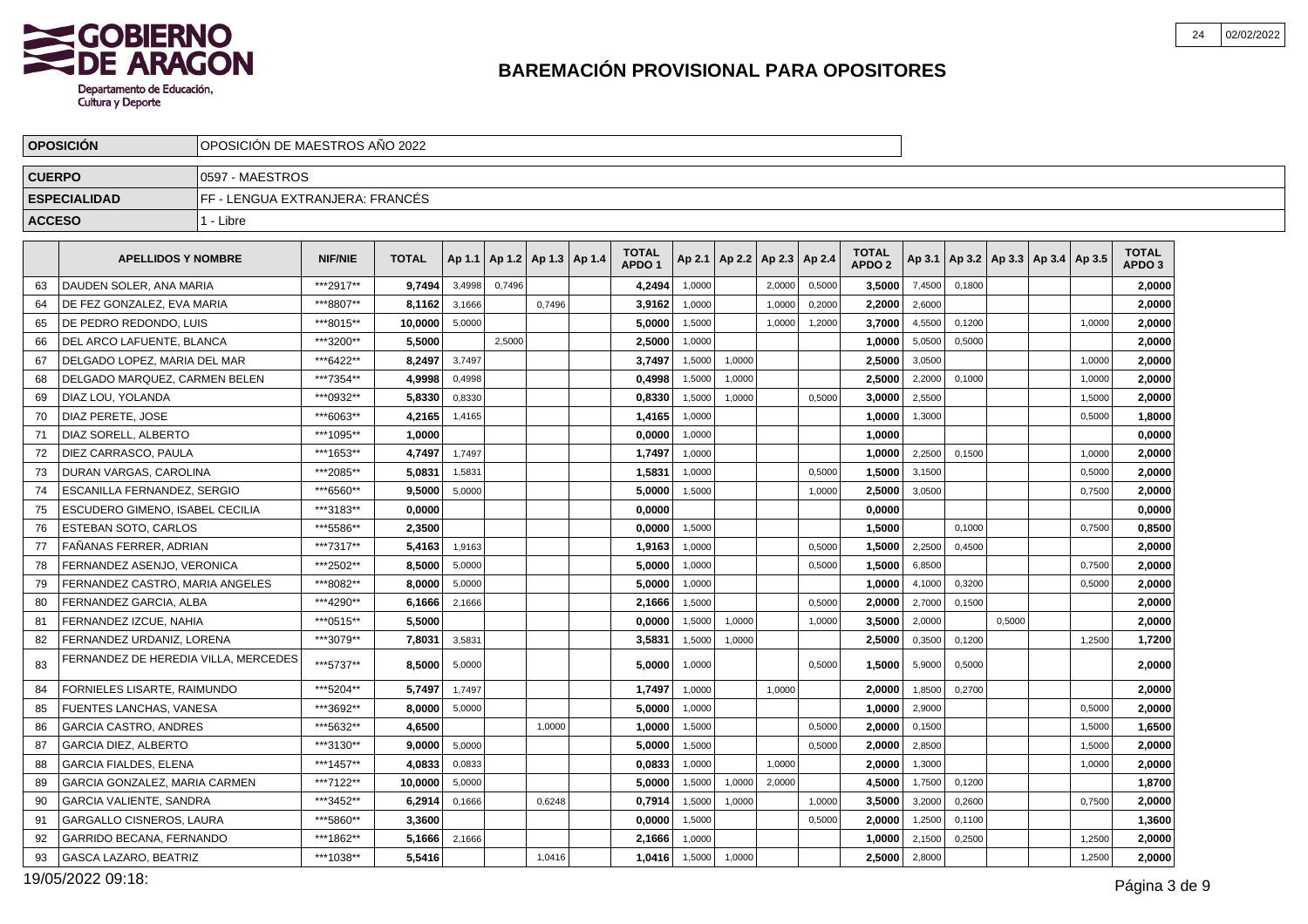

|               | <b>OPOSICION</b><br>OPOSICION DE MAESTROS ANO 2022 |                                 |                |              |        |                          |        |  |                                   |        |                 |        |        |                                   |         |        |        |                                   |        |                                   |  |
|---------------|----------------------------------------------------|---------------------------------|----------------|--------------|--------|--------------------------|--------|--|-----------------------------------|--------|-----------------|--------|--------|-----------------------------------|---------|--------|--------|-----------------------------------|--------|-----------------------------------|--|
| <b>CUERPO</b> |                                                    | 0597 - MAESTROS                 |                |              |        |                          |        |  |                                   |        |                 |        |        |                                   |         |        |        |                                   |        |                                   |  |
|               | <b>ESPECIALIDAD</b>                                | FF - LENGUA EXTRANJERA: FRANCÉS |                |              |        |                          |        |  |                                   |        |                 |        |        |                                   |         |        |        |                                   |        |                                   |  |
| <b>ACCESO</b> |                                                    | 1 - Libre                       |                |              |        |                          |        |  |                                   |        |                 |        |        |                                   |         |        |        |                                   |        |                                   |  |
|               | <b>APELLIDOS Y NOMBRE</b>                          |                                 | <b>NIF/NIE</b> | <b>TOTAL</b> | Ap 1.1 | Ap 1.2   Ap 1.3   Ap 1.4 |        |  | <b>TOTAL</b><br>APDO <sub>1</sub> | Ap 2.1 | Ap 2.2   Ap 2.3 |        | Ap 2.4 | <b>TOTAL</b><br>APDO <sub>2</sub> | Ap 3.1  |        |        | Ap 3.2   Ap 3.3   Ap 3.4   Ap 3.5 |        | <b>TOTAL</b><br>APDO <sub>3</sub> |  |
| 94            | <b>GATO MATEOS, MIRIAM</b>                         |                                 | ***6880**      | 5,1245       | 1,4165 |                          | 0,2080 |  | 1,6245                            |        |                 | 1,0000 | 0,5000 | 1,5000                            | 3,4500  |        |        |                                   |        | 2,0000                            |  |
| 95            | <b>GEA TOLON, MONICA</b>                           |                                 | ***2167**      | 8,1664       | 4,6664 |                          |        |  | 4,6664                            | 1,0000 |                 |        | 0,5000 | 1,5000                            | 4,4000  | 0,1800 |        |                                   | 0,7500 | 2,0000                            |  |
| 96            | <b>GIMENEZ CIRIA, MARINA</b>                       |                                 | ***4286**      | 6.5000       |        |                          |        |  | 0.0000                            | 1.0000 | 1.0000          | 2.0000 | 0.5000 | 4.5000                            | 3,0000  | 0.3800 |        |                                   |        | 2.0000                            |  |
| 97            | <b>GOMEZ MARTIN, BEATRIZ</b>                       |                                 | ***8224**      | 10.0000      | 5,0000 |                          |        |  | 5.0000                            | 1,0000 | 1,0000          | 1,0000 |        | 3.0000                            | 5,4500  |        |        |                                   | 1,0000 | 2,0000                            |  |
| 98            | GONZALEZ GONZALEZ, MARIA                           |                                 | ***5771**      | 2.6000       |        |                          |        |  | 0.0000                            | 1,5000 |                 |        |        | 1,5000                            | 1,1000  |        |        |                                   |        | 1,1000                            |  |
| 99            | GONZALEZ MARQUETA, MARTA MARIA                     |                                 | ***5783**      | 4.0000       | 3,0000 |                          |        |  | 3,0000                            | 1,0000 |                 |        |        | 1,0000                            |         |        |        |                                   |        | 0,0000                            |  |
| 100           | GONZALVO BRIZ. MARIA                               |                                 | ***0251**      | 5,9833       | 0,0833 |                          |        |  | 0,0833                            | 1,5000 | 1,0000          |        | 1,4000 | 3,9000                            | 2,5000  | 0,0500 | 0,5000 |                                   | 1,0000 | 2,0000                            |  |
| 101           | <b>GRACIA GALINDO, LUCIA</b>                       |                                 | ***5760**      | 2,6500       |        |                          |        |  | 0,0000                            | 1,0000 |                 |        |        | 1,0000                            | 1,5000  | 0,1500 |        |                                   |        | 1,6500                            |  |
| 102           | <b>GRIMA SORIA, LAURA</b>                          |                                 | ***6965**      | 7,6664       | 4,6664 |                          |        |  | 4,6664                            | 1,0000 |                 |        |        | 1,0000                            | 6,6000  |        |        |                                   | 0,7500 | 2,0000                            |  |
| 103           | <b>GUIRAO PARRAGA, RICARDO</b>                     |                                 | ***5710**      | 8,7000       | 5,0000 |                          |        |  | 5,0000                            | 1,0000 |                 |        | 0,7000 | 1,7000                            | 2,5000  |        |        |                                   | 0,5000 | 2,0000                            |  |
| 104           | GUTIERREZ BEIRED. MIGUEL ANGEL                     |                                 | ***0934**      | 6,8831       | 4,5831 |                          |        |  | 4,5831                            | 1.0000 |                 | 1.0000 |        | 2,0000                            | 0,3000  |        |        |                                   |        | 0,3000                            |  |
| 105           | <b>GUTIERREZ JUAREZ, M. ISABEL</b>                 |                                 | ***2321**      | 8,0000       | 5.0000 |                          |        |  | 5.0000                            |        |                 | 1.0000 |        | 1.0000                            | 0,9000  | 0.5000 |        |                                   | 0.7500 | 2,0000                            |  |
| 106           | <b>GUTIERREZ VALLINA, XIOMARA</b>                  |                                 | ***6432**      | 8.0000       | 5,0000 |                          |        |  | 5.0000                            | 1,0000 |                 |        |        | 1,0000                            | 3,9000  | 0,0800 |        |                                   | 0,5000 | 2,0000                            |  |
| 107           | HERNANDEZ SANCHEZ, NOELIA                          |                                 | ***5087**      | 8,2000       | 5,0000 |                          |        |  | 5.0000                            |        |                 | 1,0000 | 0,2000 | 1.2000                            | 5,9000  | 0,5000 |        |                                   | 0,5000 | 2,0000                            |  |
| 108           | <b>IGLESIAS GUTIERREZ, LYS</b>                     |                                 | ***6766**      | 10,0000      | 4,4165 |                          |        |  | 4,4165                            | 1,5000 |                 | 2.0000 | 0,5000 | 4.0000                            | 6,1500  | 0,1500 |        |                                   | 0,7500 | 2,0000                            |  |
| 109           | <b>JAIME TOLEDO, RAUL</b>                          |                                 | ***5815**      | 5,0831       | 0,5831 |                          |        |  | 0,5831                            | 1,5000 |                 |        | 1,0000 | 2,5000                            | 2,5000  |        |        |                                   |        | 2,0000                            |  |
| 110           | JIMENEZ ALMENAR, CLIVIA                            |                                 | ***0455**      | 2,5664       | 0,6664 |                          |        |  | 0,6664                            | 1,0000 |                 |        | 0,5000 | 1,5000                            | 0,4000  |        |        |                                   |        | 0,4000                            |  |
| 111           | JIMENEZ PALACIOS, ANA MARIA                        |                                 | ***4043**      | 7,0000       |        | 1,5000                   | 1,0000 |  | 2,5000                            | 1,5000 |                 | 1,0000 |        | 2,5000                            | 2,8500  | 0,3700 |        |                                   |        | 2,0000                            |  |
| 112           | JULIA VILLACAMPA, OSCAR ANGEL                      |                                 | ***6435**      | 6,8745       | 0,7497 |                          | 2,1248 |  | 2,8745                            | 1,0000 |                 |        | 1,0000 | 2,0000                            | 7,1000  | 0,5000 |        |                                   | 0,7500 | 2,0000                            |  |
| 113           | LAFUENTE GREGORIO, SALVADOR                        |                                 | ***9303**      | 8.0000       | 5.0000 |                          |        |  | 5.0000                            | 1.0000 |                 |        |        | 1,0000                            | 3,6500  | 0.0500 |        |                                   | 0,5000 | 2.0000                            |  |
| 114           | LAMARCA GARCIA, SARA                               |                                 | ***4198**      | 4.5000       |        |                          |        |  | 0.0000                            | 1,5000 | 1,0000          |        |        | 2.5000                            | 2,0500  |        |        |                                   | 0,7500 | 2.0000                            |  |
| 115           | LANGARITA SISAMON, ANA ISABEL                      |                                 | ***1828**      | 10.0000      | 5,0000 |                          |        |  | 5.0000                            | 1,0000 |                 | 2,0000 |        | 3.0000                            | 5,6000  | 0,5000 |        |                                   | 0,5000 | 2,0000                            |  |
| 116           | LANTERO GARCIA, MARIA                              |                                 | ***1931**      | 8,5000       | 5,0000 |                          |        |  | 5,0000                            | 1,0000 |                 |        | 0,5000 | 1,5000                            | 4,4500  |        |        |                                   | 0,7500 | 2,0000                            |  |
| 117           | LARIO CAMPOS, ESTEBAN                              |                                 | ***9944**      | 2,5000       |        |                          |        |  | 0,0000                            | 1,0000 | 1,0000          |        |        | 2,0000                            |         |        |        |                                   | 0,5000 | 0,5000                            |  |
| 118           | <b>LARRIBA HERRANZ, IRENE</b>                      |                                 | ***4987**      | 7,4265       | 0,4165 |                          | 0,5000 |  | 0,9165                            | 1,5000 | 1,0000          | 1,0000 | 1,5000 | 5,0000                            | 0,0500  | 0,2100 | 0,5000 |                                   | 0,7500 | 1,5100                            |  |
| 119           | LASIERRA PRADEL. ANDONI LUIS                       |                                 | ***7329**      | 8,0000       | 5,0000 |                          |        |  | 5,0000                            | 1,0000 |                 |        |        | 1,0000                            | 3,1500  |        |        |                                   | 0,5000 | 2,0000                            |  |
| 120           | LAZARO IZQUIERDO, ARA MARIA                        |                                 | ***5189**      | 5,0000       |        |                          |        |  | 0,0000                            | 1,0000 | 1,0000          | 1,0000 |        | 3,0000                            | 3,0000  | 0,0100 |        |                                   | 1,0000 | 2,0000                            |  |
| 121           | LECHON MERCIER, LUCIA                              |                                 | ***9541**      | 10.0000      | 5,0000 |                          |        |  | 5.0000                            | 1,0000 |                 | 2,0000 | 0,5000 | 3.5000                            | 10,5500 | 0,2300 |        |                                   | 0,7500 | 2.0000                            |  |
| 122           | LINARES MARTINEZ. ISABEL                           |                                 | ***2275**      | 3,5000       |        |                          |        |  | 0,0000                            | 1,5000 |                 |        |        | 1,5000                            | 3,9500  | 0,1000 |        |                                   | 1,2500 | 2,0000                            |  |
| 123           | LOBRY RODRIGUEZ, NATALIA                           |                                 | ***9514**      | 3,0833       | 0,0833 |                          |        |  | 0,0833                            | 1,0000 |                 |        |        | 1.0000                            | 1,5000  |        |        |                                   | 0,5000 | 2,0000                            |  |
| 124           | LOPEZ ABELLAN, ALBERTO                             |                                 | ***6557**      | 5,9998       | 0,4998 |                          |        |  | 0.4998                            | 1,5000 | 1,0000          | 1,0000 |        | 3.5000                            | 2,3500  |        |        |                                   | 1,0000 | 2,0000                            |  |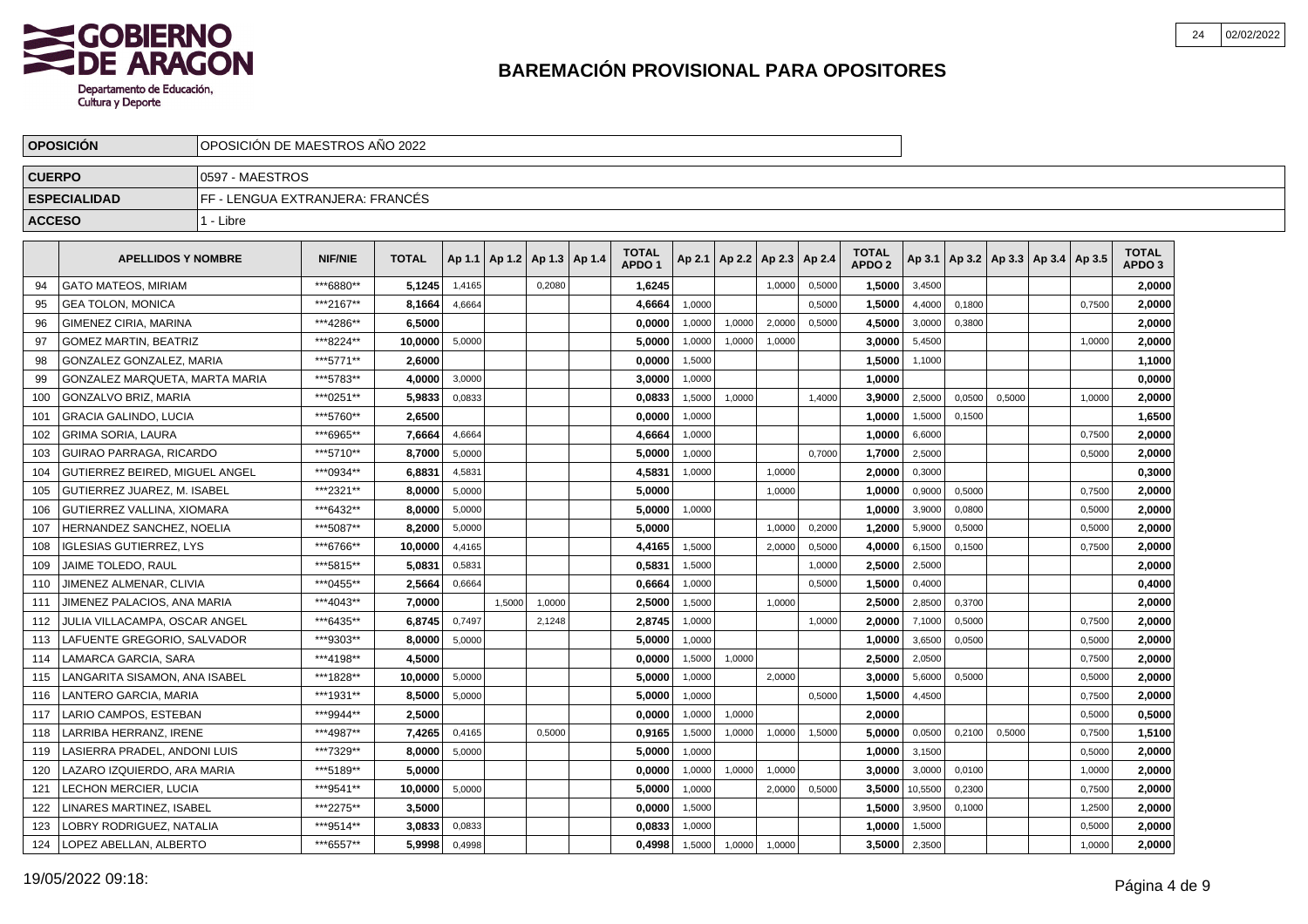

|               | <b>OPOSICION</b>                  | OPOSICION DE MAESTROS ANO 2022  |                |              |        |        |                          |                                   |        |                          |        |        |                                   |         |        |                          |        |                                   |  |
|---------------|-----------------------------------|---------------------------------|----------------|--------------|--------|--------|--------------------------|-----------------------------------|--------|--------------------------|--------|--------|-----------------------------------|---------|--------|--------------------------|--------|-----------------------------------|--|
| <b>CUERPO</b> |                                   | 0597 - MAESTROS                 |                |              |        |        |                          |                                   |        |                          |        |        |                                   |         |        |                          |        |                                   |  |
|               | <b>ESPECIALIDAD</b>               | FF - LENGUA EXTRANJERA: FRANCÉS |                |              |        |        |                          |                                   |        |                          |        |        |                                   |         |        |                          |        |                                   |  |
| <b>ACCESO</b> |                                   | 1 - Libre                       |                |              |        |        |                          |                                   |        |                          |        |        |                                   |         |        |                          |        |                                   |  |
|               | <b>APELLIDOS Y NOMBRE</b>         |                                 | <b>NIF/NIE</b> | <b>TOTAL</b> | Ap 1.1 |        | Ap 1.2   Ap 1.3   Ap 1.4 | <b>TOTAL</b><br>APDO <sub>1</sub> | Ap 2.1 | Ap 2.2   Ap 2.3   Ap 2.4 |        |        | <b>TOTAL</b><br>APDO <sub>2</sub> | Ap 3.1  |        | Ap 3.2   Ap 3.3   Ap 3.4 | Ap 3.5 | <b>TOTAL</b><br>APDO <sub>3</sub> |  |
| 125           | LOPEZ MARTIN, CARLOS              |                                 | ***6293**      | 5,0833       | 0,0833 |        |                          | 0,0833                            | 1,5000 | 1,0000                   |        | 0,5000 | 3,0000                            | 2,3500  | 0,1000 |                          | 0,5000 | 2,0000                            |  |
| 126           | LORENTE TOMAS. BEGOÑA             |                                 | ***3881**      | 4,7081       | 0,0833 | 2,1248 |                          | 2,2081                            |        |                          |        | 0,5000 | 0,5000                            | 11,1000 | 0,1500 |                          |        | 2,0000                            |  |
| 127           | LOSTE PEDREIRA. IVAN              |                                 | ***4778**      | 4.5000       |        |        |                          | 0.0000                            | 1,5000 |                          | 1.0000 |        | 2.5000                            | 0,6500  | 0.0600 |                          | 1.5000 | 2.0000                            |  |
| 128           | MADRUGA ARGUEDAS, MARIA DEL PILAR |                                 | ***9611**      | 1.8500       |        |        |                          | 0.0000                            |        |                          |        |        | 0.0000                            | 0,6000  | 0,5000 |                          | 0,7500 | 1,8500                            |  |
| 129           | MAESTRO IBAÑEZ, MARIA CARMEN      |                                 | ***9019**      | 8.5000       | 5,0000 |        |                          | 5.0000                            | 1,0000 |                          |        | 0,5000 | 1.5000                            | 4,3000  | 0,5000 |                          |        | 2,0000                            |  |
| 130           | MAINAR MAJARENA, SILVIA           |                                 | ***6827**      | 8,5000       | 5,0000 |        |                          | 5,0000                            | 1,0000 |                          |        | 0,5000 | 1,5000                            | 7,0500  | 0,5000 |                          |        | 2,0000                            |  |
| 131           | MANSILLA BOSQUED, ANA MARIA       |                                 | ***5576**      | 8,0000       | 5,0000 |        |                          | 5,0000                            | 1,0000 |                          |        |        | 1,0000                            | 10,3000 | 0,5000 |                          | 0,5000 | 2,0000                            |  |
| 132           | MANZANO LAZARO, ROSA MARIA        |                                 | ***6490**      | 8,0000       | 5,0000 |        |                          | 5,0000                            | 1,0000 |                          |        |        | 1,0000                            | 2,9000  | 0,5000 |                          | 0,5000 | 2,0000                            |  |
| 133           | MAÑAS VICENTE, ANGEL COSMOS       |                                 | ***5604**      | 5,9165       | 1,4165 |        |                          | 1,4165                            | 1,5000 |                          |        | 1,0000 | 2,5000                            | 2,1000  | 0,3000 |                          |        | 2,0000                            |  |
| 134           | MARCHETTI CONCHA, CLAUDIA         |                                 | ***7108**      | 3,0000       |        |        |                          | 0,0000                            | 1,0000 |                          |        |        | 1,0000                            | 2,0500  | 0,0400 |                          | 0,5000 | 2,0000                            |  |
| 135           | <b>MARTIN CASTILLO, BEATRIZ</b>   |                                 | ***9444**      | 8,5000       | 5.0000 |        |                          | 5.0000                            | 1.0000 |                          |        | 0.5000 | 1,5000                            | 5,4500  | 0.5000 |                          | 0.7500 | 2,0000                            |  |
| 136           | <b>MARTIN MARTIN, PAULA</b>       |                                 | ***3597**      | 5,6212       | 2,3332 |        | 0.7080                   | 3.0412                            | 1,0000 |                          |        |        | 1.0000                            | 0,8000  | 0.0300 |                          | 0,7500 | 1,5800                            |  |
| 137           | MARTIN PARDILLOS, MARIA DEL MAR   |                                 | ***4748**      | 4.0000       |        |        |                          | 0.0000                            | 1,5000 |                          |        | 0,5000 | 2.0000                            | 2,3500  |        |                          | 0,5000 | 2,0000                            |  |
| 138           | <b>MARTINEZ BENEDI, ERICA</b>     |                                 | ***5522**      | 8,1660       | 2,3332 |        | 1,3328                   | 3,6660                            | 1,0000 |                          | 1.0000 | 0,5000 | 2.5000                            | 20,8500 | 0,5000 |                          | 0,7500 | 2,0000                            |  |
| 139           | MARTINEZ MONTIEL. MARIA JOSE      |                                 | ***5964**      | 5,8742       | 1.4998 |        | 0,3744                   | 1,8742                            | 1,0000 | 1,0000                   |        |        | 2.0000                            | 3,6000  | 0,1300 |                          | 0,7500 | 2,0000                            |  |
| 140           | MARTINEZ NIVELA, JUAN             |                                 | ***3231**      | 4,2532       |        |        | 1,0832                   | 1,0832                            | 1,0000 |                          |        | 0,5000 | 1,5000                            |         | 0,4200 |                          | 1,2500 | 1,6700                            |  |
| 141           | <b>MARTINEZ OLIVA, LAURA</b>      |                                 | ***1576**      | 4,6666       | 0,1666 |        |                          | 0,1666                            | 1,0000 | 1,0000                   |        | 0,5000 | 2,5000                            | 2,1000  |        |                          |        | 2,0000                            |  |
| 142           | MARTINEZ RODRIGUEZ, MARIO         |                                 | ***2463**      | 0,5000       |        |        |                          | 0,0000                            |        |                          |        |        | 0,0000                            |         |        |                          | 0,5000 | 0,5000                            |  |
| 143           | MARTINEZ ROLDAN, GLORIA           |                                 | ***3873**      | 5,1664       | 0,6664 |        |                          | 0,6664                            | 1,5000 | 1,0000                   |        |        | 2,5000                            | 1,6000  | 0,1900 |                          | 0,5000 | 2,0000                            |  |
| 144           | MARTINEZ RUIZ, MARIA DEL PILAR    |                                 | ***5302**      | 5,0416       |        | 0.0416 | 0.5000                   | 0,5416                            | 1.5000 | 1.0000                   |        |        | 2,5000                            | 1,3000  |        |                          | 0,7500 | 2.0000                            |  |
| 145           | MEDINA IZQUIERDO, CLARA           |                                 | ***6833**      | 6.7164       | 4,6664 |        |                          | 4.6664                            | 1,0000 |                          |        |        | 1.0000                            | 1,0500  |        |                          |        | 1,0500                            |  |
| 146           | MENENDEZ SANCHEZ, MIGUEL          |                                 | ***7618**      | 6.4165       | 2,4165 |        |                          | 2.4165                            | 1,0000 |                          | 1,0000 |        | 2.0000                            | 0,7000  | 0,5000 |                          | 1,2500 | 2.0000                            |  |
| 147           | MERINO ANDRES, CRISTINA           |                                 | ***6271**      | 4,0833       | 0,0833 |        |                          | 0,0833                            | 1,5000 |                          |        | 0,5000 | 2,0000                            | 2,3500  | 0,2800 |                          | 0,7500 | 2,0000                            |  |
| 148           | MIGUEL MALUENDA, ANDRES           |                                 | ***2000**      | 3.0000       |        |        |                          | 0,0000                            | 1,0000 |                          |        |        | 1,0000                            | 2,0500  |        |                          | 0,5000 | 2,0000                            |  |
| 149           | MILLAN GUIU, SARA                 |                                 | ***9363**      | 8,9998       | 2,4998 |        |                          | 2,4998                            | 1,5000 | 1,0000                   | 1,0000 | 1,0000 | 4,5000                            | 2,6500  | 0,2200 |                          | 0,5000 | 2,0000                            |  |
| 150           | MOJARES MUÑOZ, JOSEFA             |                                 | ***6597**      | 5,2486       | 0,4998 | 0,3744 | 1,8744                   | 2,7486                            |        |                          |        | 0,5000 | 0,5000                            | 6,8000  | 0,4200 |                          |        | 2,0000                            |  |
| 151           | MOLINA LALUEZA, JULIA             |                                 | ***0763**      | 1,6200       |        |        |                          | 0,0000                            | 1,0000 |                          |        |        | 1,0000                            |         | 0,1200 |                          | 0,5000 | 0,6200                            |  |
| 152           | MONGE CALA. Mª DEL PILAR          |                                 | ***9475**      | 7,8332       | 2,3332 |        |                          | 2,3332                            | 1,0000 | 1.0000                   | 1.0000 | 0.5000 | 3.5000                            | 1,7500  | 0.5000 |                          |        | 2,0000                            |  |
| 153           | MONTANEL SEBASTIAN, M. LUISA      |                                 | ***3430**      | 4,0000       |        |        |                          | 0,0000                            | 1,0000 |                          | 1,0000 |        | 2,0000                            | 2,3000  | 0,3300 |                          |        | 2,0000                            |  |
| 154           | <b>MONTANER LAHILLA, LOURDES</b>  |                                 | ***0793**      | 8,7000       | 5,0000 |        |                          | 5,0000                            | 1,0000 |                          |        | 0,7000 | 1.7000                            | 5,4500  | 0,5000 |                          | 1,2500 | 2,0000                            |  |
| 155           | MONTES ARMAÑAC, FERNANDO          |                                 | ***6112**      | 5,6500       | 5,0000 |        |                          | 5.0000                            |        |                          |        |        | 0.0000                            | 0,4500  | 0,2000 |                          |        | 0,6500                            |  |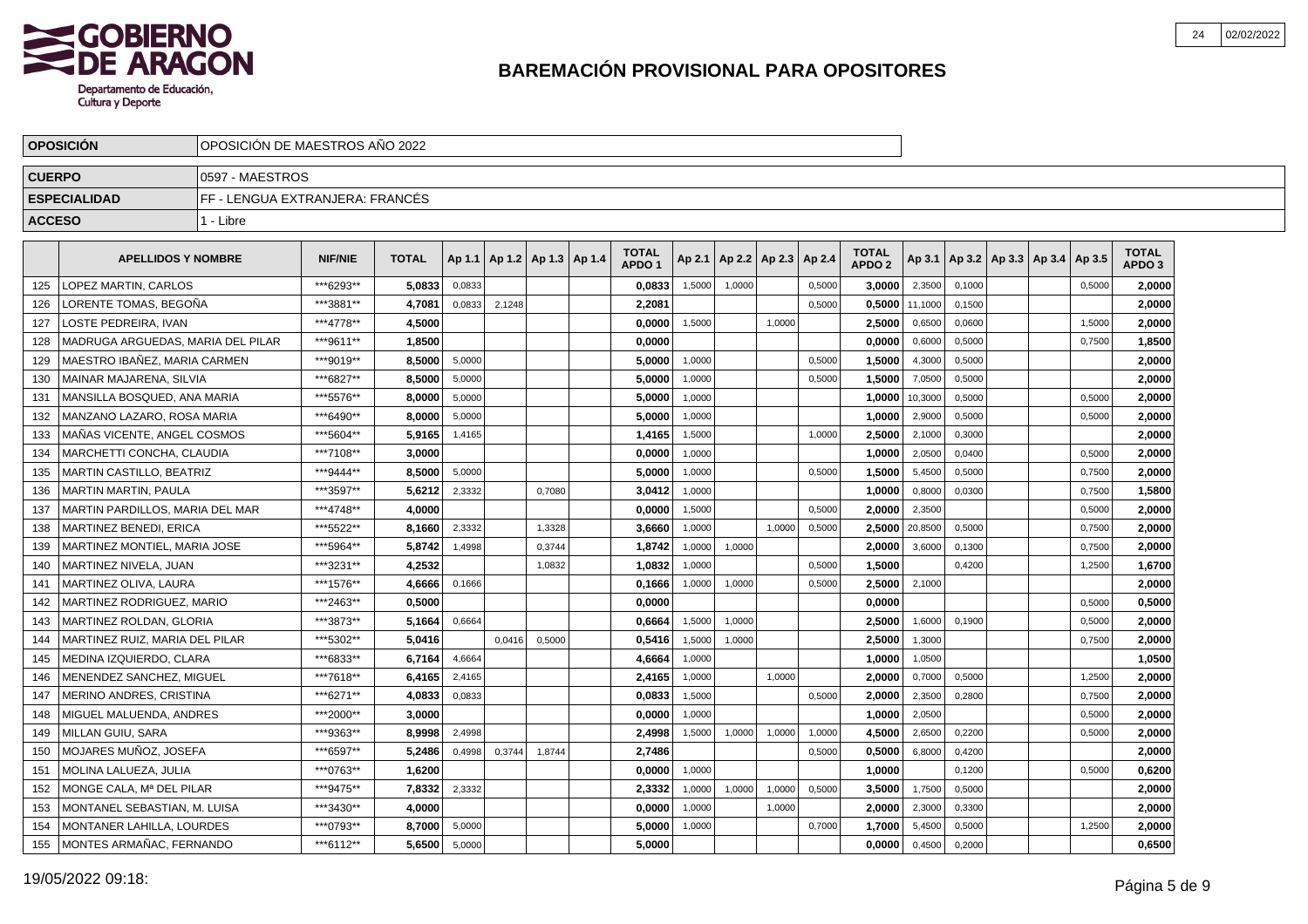

|               | <b>OPOSICION</b>                     | OPOSICION DE MAESTROS ANO 2022  |                |              |        |                                   |        |                                   |        |                          |        |        |                                   |        |        |                                   |        |                                   |  |
|---------------|--------------------------------------|---------------------------------|----------------|--------------|--------|-----------------------------------|--------|-----------------------------------|--------|--------------------------|--------|--------|-----------------------------------|--------|--------|-----------------------------------|--------|-----------------------------------|--|
| <b>CUERPO</b> |                                      | 10597 - MAESTROS                |                |              |        |                                   |        |                                   |        |                          |        |        |                                   |        |        |                                   |        |                                   |  |
|               | <b>ESPECIALIDAD</b>                  | FF - LENGUA EXTRANJERA: FRANCÉS |                |              |        |                                   |        |                                   |        |                          |        |        |                                   |        |        |                                   |        |                                   |  |
| <b>ACCESO</b> |                                      | 1 - Libre                       |                |              |        |                                   |        |                                   |        |                          |        |        |                                   |        |        |                                   |        |                                   |  |
|               | <b>APELLIDOS Y NOMBRE</b>            |                                 | <b>NIF/NIE</b> | <b>TOTAL</b> |        | Ap 1.1   Ap 1.2   Ap 1.3   Ap 1.4 |        | <b>TOTAL</b><br>APDO <sub>1</sub> | Ap 2.1 | Ap 2.2   Ap 2.3   Ap 2.4 |        |        | <b>TOTAL</b><br>APDO <sub>2</sub> | Ap 3.1 |        | Ap 3.2   Ap 3.3   Ap 3.4   Ap 3.5 |        | <b>TOTAL</b><br>APDO <sub>3</sub> |  |
| 156           | <b>MORA AZON, PAULA</b>              |                                 | ***5917**      | 3.5000       |        |                                   |        | 0,0000                            | 1,5000 |                          |        |        | 1,5000                            | 2,0000 | 0.1000 |                                   | 0,5000 | 2.0000                            |  |
| 157           | MORA SEGURA, REBECA                  |                                 | ***0515**      | 3,5948       |        |                                   | 0,1248 | 0,1248                            | 1,5000 |                          |        |        | 1,5000                            | 1,3500 | 0.1200 |                                   | 0,5000 | 1,9700                            |  |
| 158           | MORALES RODRIGO, ADRIAN              |                                 | ***4965**      | 8.0000       | 5,0000 |                                   |        | 5,0000                            | 1,0000 |                          |        |        | 1,0000                            | 2,7500 |        |                                   | 0,5000 | 2,0000                            |  |
| 159           | MORENTE RAMOS, SUSANA                |                                 | ***2236**      | 6.2499       | 3,2499 |                                   |        | 3,2499                            | 1,0000 |                          |        |        | 1,0000                            | 4,5500 |        |                                   | 0,5000 | 2,0000                            |  |
| 160           | MORON SOLORZANO, TANIA               |                                 | ***0094**      | 8,0000       | 5,0000 |                                   |        | 5,0000                            | 1,0000 |                          |        |        | 1,0000                            | 3,5000 | 0,1000 |                                   | 0,5000 | 2,0000                            |  |
| 161           | MULLOR SARSA. LUISA MARIA            |                                 | ***7739**      | 2.0000       |        |                                   |        | 0.0000                            |        |                          |        |        | 0.0000                            | 2,6000 |        |                                   | 0,5000 | 2,0000                            |  |
| 162           | MUÑOZ MARIA. IRENE CRISTINA          |                                 | ***8884**      | 10,0000      | 4,9163 |                                   | 0,0416 | 4,9579                            | 1,5000 | 1,0000                   |        | 1,0000 | 3,5000                            | 3,2500 | 0.2500 |                                   |        | 2,0000                            |  |
| 163           | <b>MURILLO MUR. PILAR</b>            |                                 | ***9153**      | 7,0000       | 5,0000 |                                   |        | 5,0000                            |        |                          |        |        | 0.0000                            | 9,1000 | 0,5000 |                                   |        | 2,0000                            |  |
| 164           | NAJERA ARCHILLA. MARTA               |                                 | ***1829**      | 7,8332       | 2,3332 |                                   |        | 2,3332                            | 1,5000 | 1,0000                   |        | 1,0000 | 3,5000                            | 3,0000 | 0,1500 |                                   | 0,7500 | 2,0000                            |  |
| 165           | NAVARRO JACAS, MARIA EUGENIA         |                                 | ***9273**      | 9,5831       | 3,5831 |                                   |        | 3,5831                            | 1,5000 |                          | 2,0000 | 0,5000 | 4,0000                            | 5,7500 | 0,2600 |                                   | 0,7500 | 2,0000                            |  |
| 166           | ORTEGA MORENO, ALICIA                |                                 | ***5211**      | 2,1500       |        |                                   |        | 0,0000                            | 1,5000 |                          |        |        | 1,5000                            | 0,6500 |        |                                   |        | 0,6500                            |  |
| 167           | ORTIZ DE LANZAGORTA MUÑOZ. BLANCA    |                                 | ***6042**      | 4,5000       | 1.0000 |                                   |        | 1,0000                            | 1.0000 |                          |        | 0.5000 | 1,5000                            | 1,5000 | 0.2000 |                                   | 0.7500 | 2,0000                            |  |
| 168           | PALAO PUCHE, ANTONIO                 |                                 | ***3023**      | 3.5000       |        |                                   |        | 0.0000                            | 1,5000 |                          |        |        | 1,5000                            | 1,5000 | 0,4200 |                                   | 0,5000 | 2,0000                            |  |
| 169           | <b>PASCUAL ALEGRE. CELIA</b>         |                                 | ***7125**      | 8.9998       | 2,4998 |                                   |        | 2,4998                            | 1,5000 | 1,0000                   | 1,0000 | 1,0000 | 4,5000                            | 5,2000 | 0,5000 |                                   | 0,7500 | 2,0000                            |  |
| 170           | <b>PASTOR ACIN, DANIEL</b>           |                                 | ***2020**      | 5,4165       | 0,4165 |                                   |        | 0,4165                            | 1,5000 |                          | 1,0000 | 0,5000 | 3,0000                            | 1,9000 | 0,3300 |                                   |        | 2,0000                            |  |
| 171           | PAUL VIDALLER, CRISTINA              |                                 | ***1064**      | 1,9200       |        |                                   |        | 0,0000                            |        |                          |        |        | 0,0000                            | 0,6000 | 0,0700 |                                   | 1,2500 | 1,9200                            |  |
| 172           | PELLEJERO CAMARILLO, CRISTINA TAMARA |                                 | ***5137**      | 3,5000       |        |                                   |        | 0,0000                            | 1,5000 |                          |        |        | 1,5000                            | 1,9500 | 0,1300 |                                   | 1,0000 | 2,0000                            |  |
| 173           | PEREZ BAILAC, OLGA                   |                                 | ***5956**      | 0.0000       |        |                                   |        | 0.0000                            |        |                          |        |        | 0.0000                            |        |        |                                   |        | 0.0000                            |  |
| 174           | PEREZ DOBATO. MARIA JOSE             |                                 | ***7667**      | 8.7000       | 5,0000 |                                   |        | 5.0000                            | 1,0000 |                          |        | 0,7000 | 1,7000                            | 5,8000 | 0,5000 |                                   |        | 2,0000                            |  |
| 175           | PEREZ FELIX, MARIA PILAR             |                                 | ***0918**      | 6,9992       |        | 1,2080                            | 1,2912 | 2,4992                            | 1,0000 |                          |        | 1,5000 | 2,5000                            | 2,1500 | 0,2500 |                                   |        | 2,0000                            |  |
| 176           | PINEL LAZA. LUCIA                    |                                 | ***6531**      | 4,9466       | 0,1666 |                                   |        | 0,1666                            | 1,5000 |                          | 2,0000 | 0,5000 | 4,0000                            | 0,6500 | 0,1300 |                                   |        | 0,7800                            |  |
| 177           | PIÑOL JANE, MARIA PILAR              |                                 | ***2727**      | 7,0000       | 5,0000 |                                   |        | 5,0000                            |        |                          |        |        | 0,0000                            | 4,6000 | 0,5000 |                                   | 0,7500 | 2,0000                            |  |
| 178           | PLANA NADAL, IRIS                    |                                 | ***4921**      | 9.0000       | 5,0000 |                                   |        | 5,0000                            | 1,0000 |                          | 1,0000 |        | 2,0000                            | 5,5500 | 0,5000 |                                   | 0,5000 | 2,0000                            |  |
| 179           | POZUELO ALARCON, LUCIA MARIA         |                                 | ***8635**      | 5.0833       | 0,0833 |                                   |        | 0.0833                            | 1,0000 |                          | 1,0000 | 1,0000 | 3.0000                            | 3,3500 | 0.5000 |                                   | 0,7500 | 2,0000                            |  |
| 180           | PUENTE CARRERO, CLARA                |                                 | ***1449**      | 3.5000       |        |                                   |        | 0,0000                            | 1,5000 |                          |        |        | 1,5000                            | 1,4500 | 0,1900 |                                   | 0,5000 | 2,0000                            |  |
| 181           | PUENTES ALAMOS. ISABEL               |                                 | ***8186**      | 8.0000       | 5,0000 |                                   |        | 5,0000                            | 1,0000 |                          |        |        | 1.0000                            | 3,6000 | 0,4000 |                                   | 0,5000 | 2,0000                            |  |
| 182           | PUYO DIONIS, ELENA                   |                                 | ***1409**      | 4,9576       |        |                                   | 1,9576 | 1,9576                            | 1,0000 |                          |        |        | 1,0000                            | 2,5000 | 0,2500 |                                   | 0,5000 | 2,0000                            |  |
| 183           | PUYUELO PARDO, ALBERTO               |                                 | ***6937**      | 10,0000      | 5,0000 |                                   |        | 5,0000                            | 1,0000 |                          | 2,0000 |        | 3,0000                            | 3,7000 | 0,5000 |                                   | 0,5000 | 2,0000                            |  |
| 184           | QUILEZ ROBRES, ALBERTO               |                                 | ***8451**      | 7,3744       |        |                                   | 1,8744 | 1,8744                            | 1,5000 | 2,0000                   |        |        | 3,5000                            | 5,9000 | 0,5000 |                                   | 0,5000 | 2,0000                            |  |
| 185           | QUINDOS COSTERO. MARIA ROSA          |                                 | ***2033**      | 8.7800       | 5,0000 |                                   |        | 5.0000                            | 1,0000 |                          | 1,0000 |        | 2.0000                            | 1,6000 | 0,1800 |                                   |        | 1,7800                            |  |
| 186           | RAMON LAPUENTE, M. ANGELES           |                                 | ***5231**      | 7,7000       | 5,0000 |                                   |        | 5.0000                            |        |                          |        | 0,7000 | 0,7000                            | 7,9000 | 0,4100 |                                   |        | 2,0000                            |  |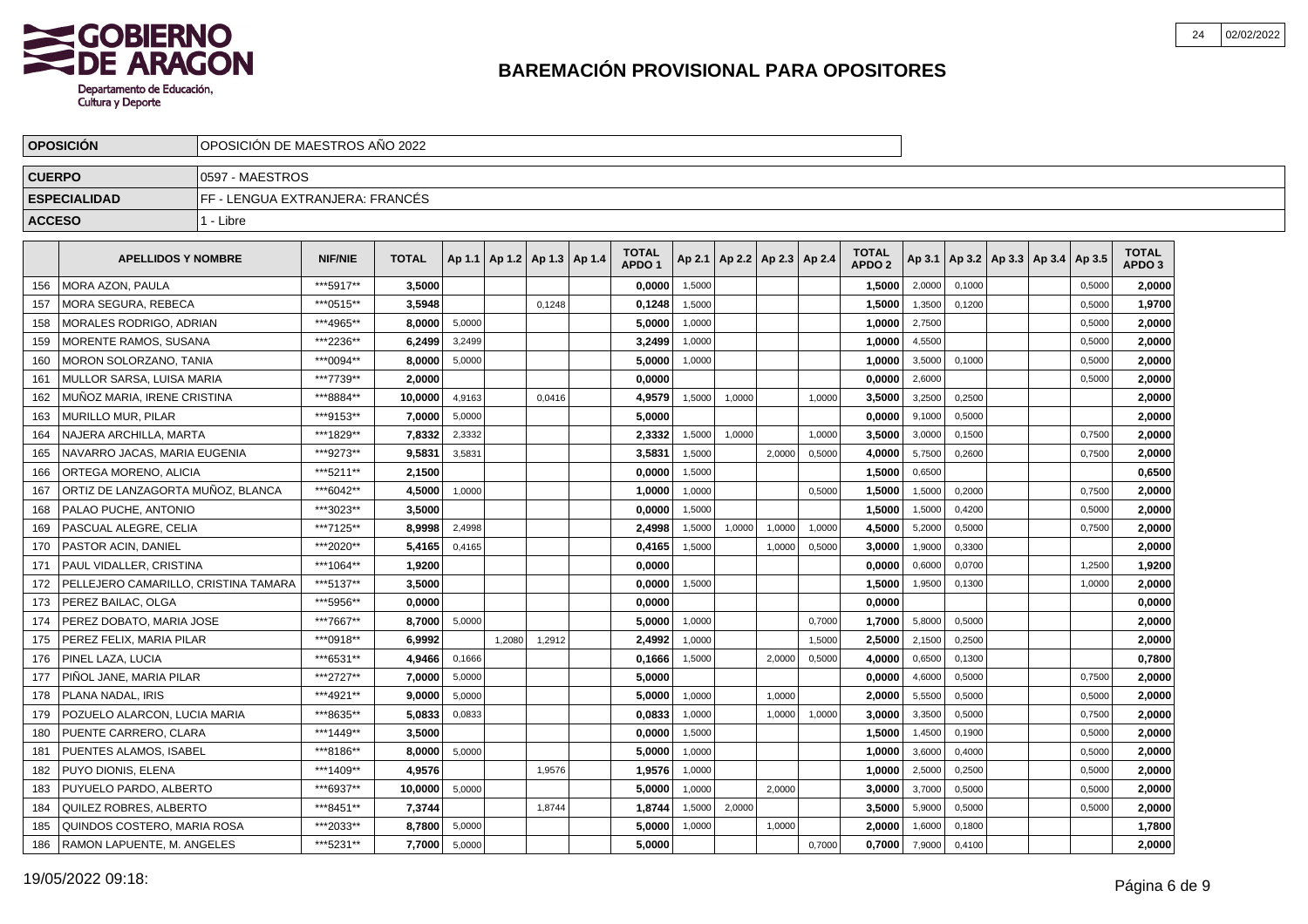

|               | <b>OPOSICION</b>                   | OPOSICION DE MAESTROS ANO 2022  |                |              |        |        |                                   |                                   |        |        |                          |        |                                   |         |        |                                   |        |                                   |  |
|---------------|------------------------------------|---------------------------------|----------------|--------------|--------|--------|-----------------------------------|-----------------------------------|--------|--------|--------------------------|--------|-----------------------------------|---------|--------|-----------------------------------|--------|-----------------------------------|--|
| <b>CUERPO</b> |                                    | 0597 - MAESTROS                 |                |              |        |        |                                   |                                   |        |        |                          |        |                                   |         |        |                                   |        |                                   |  |
|               | <b>ESPECIALIDAD</b>                | FF - LENGUA EXTRANJERA: FRANCÉS |                |              |        |        |                                   |                                   |        |        |                          |        |                                   |         |        |                                   |        |                                   |  |
| <b>ACCESO</b> |                                    | 1 - Libre                       |                |              |        |        |                                   |                                   |        |        |                          |        |                                   |         |        |                                   |        |                                   |  |
|               | <b>APELLIDOS Y NOMBRE</b>          |                                 | <b>NIF/NIE</b> | <b>TOTAL</b> |        |        | Ap 1.1   Ap 1.2   Ap 1.3   Ap 1.4 | <b>TOTAL</b><br>APDO <sub>1</sub> | Ap 2.1 |        | Ap 2.2   Ap 2.3   Ap 2.4 |        | <b>TOTAL</b><br>APDO <sub>2</sub> | Ap 3.1  |        | Ap 3.2   Ap 3.3   Ap 3.4   Ap 3.5 |        | <b>TOTAL</b><br>APDO <sub>3</sub> |  |
| 187           | RANZ ALEGRE, LYDIA                 |                                 | ***6131**      | 6.4165       | 1,4165 |        |                                   | 1,4165                            | 1,5000 | 1,0000 |                          | 0,5000 | 3.0000                            | 2,7000  | 0.1000 |                                   | 1,2500 | 2.0000                            |  |
| 188           | RATON CABALLERO, MAITE             |                                 | ***6333**      | 10.0000      | 3,7497 |        |                                   | 3,7497                            | 1,0000 | 1,0000 | 1.0000                   | 1,5000 | 4,5000                            | 4,0000  |        |                                   |        | 2.0000                            |  |
| 189           | REILLO PAMPLONA, VICTOR            |                                 | ***7799**      | 1,5000       |        |        |                                   | 0,0000                            | 1,0000 |        |                          |        | 1,0000                            |         |        |                                   | 0,5000 | 0,5000                            |  |
| 190           | RODRIGUEZ GOBIET, JESUS            |                                 | ***7093**      | 3.5000       |        |        |                                   | 0,0000                            | 1,5000 |        | 1,0000                   |        | 2,5000                            |         |        | 0,5000                            | 0,5000 | 1,0000                            |  |
| 191           | RODRIGUEZ HERNANDEZ, LAURA         |                                 | ***8862**      | 2,5000       |        |        |                                   | 0,0000                            |        | 1,0000 |                          |        | 1,0000                            |         | 0,5000 |                                   | 1,0000 | 1,5000                            |  |
| 192           | RODRIGUEZ LOPEZ. BEATRIZ           |                                 | ***6386**      | 1.6900       |        |        |                                   | 0.0000                            | 1,0000 |        |                          | 0,5000 | 1.5000                            |         | 0.1900 |                                   |        | 0,1900                            |  |
| 193           | RODRIGUEZ PRADOS, ISABEL           |                                 | ***1167**      | 4,1666       | 0.1666 |        |                                   | 0,1666                            | 1,0000 |        | 1.0000                   |        | 2.0000                            | 3,9000  | 0.3000 |                                   | 0.5000 | 2,0000                            |  |
| 194           | ROMEO RUIZ. GALO                   |                                 | ***5041**      | 7,7000       |        | 2,5000 |                                   | 2,5000                            | 1,0000 |        | 1,0000                   | 1,2000 | 3,2000                            | 4,5500  | 0.0100 |                                   |        | 2,0000                            |  |
| 195           | ROSA SANCHEZ, VICTOR               |                                 | ***4198**      | 6.3744       |        |        | 0,3744                            | 0,3744                            | 1,5000 | 1,0000 | 1,0000                   | 0,5000 | 4,0000                            | 1,5000  |        |                                   | 0,7500 | 2,0000                            |  |
| 196           | RUFETE NAVARRO, KATIA              |                                 | ***1746**      | 0,0000       |        |        |                                   | 0,0000                            |        |        |                          |        | 0,0000                            |         |        |                                   |        | 0,0000                            |  |
| 197           | RUIZ CARABANTES, INES              |                                 | ***4819**      | 6,6581       | 3,4165 | 0,0416 |                                   | 3,4581                            | 1,0000 |        |                          | 0,2000 | 1,2000                            | 2,2000  | 0,0600 |                                   | 0,7500 | 2,0000                            |  |
| 198           | RUIZ, AUDE                         |                                 | ****8984*      | 10.0000      | 5.0000 |        |                                   | 5,0000                            | 1,5000 |        | 1.0000                   | 1,0000 | 3,5000                            | 2,8500  |        |                                   |        | 2,0000                            |  |
| 199           | RUZ VAZQUEZ. VERONICA              |                                 | ***5537**      | 8,4165       | 4,4165 |        |                                   | 4,4165                            | 1,5000 |        |                          | 0.5000 | 2.0000                            | 4,7000  |        |                                   | 0.5000 | 2,0000                            |  |
| 200           | SAEZ PILLAS, ANAIS                 |                                 | ***4858**      | 4.9576       |        | 0.4576 |                                   | 0,4576                            | 1,5000 |        | 1,0000                   |        | 2,5000                            | 1,1000  | 0,5000 |                                   | 0,5000 | 2,0000                            |  |
| 201           | SANCHEZ QUESADA, ANGELA            |                                 | ***5782**      | 4,0498       | 2,4998 |        |                                   | 2,4998                            | 1,0000 |        |                          |        | 1,0000                            | 0,5500  |        |                                   |        | 0,5500                            |  |
| 202           | SANCHEZ RIVERA, ROSA ANA           |                                 | ***5985**      | 6,5000       | 2,0000 |        |                                   | 2,0000                            | 1,5000 |        | 1,0000                   |        | 2,5000                            | 2,6000  |        |                                   | 1,0000 | 2,0000                            |  |
| 203           | SANCHEZ-CRUZAT ALBERTIN, MARGARITA |                                 | ***7261**      | 7,1248       |        | 1,1248 |                                   | 1,1248                            | 1,5000 |        | 2,0000                   | 0,5000 | 4,0000                            | 1,3000  |        |                                   | 1,0000 | 2,0000                            |  |
| 204           | SANTOLARIA OCHOA, ALBA             |                                 | ***9884**      | 3.5000       |        |        |                                   | 0.0000                            | 1.5000 |        |                          |        | 1.5000                            | 2,7000  | 0.1900 |                                   | 1.0000 | 2.0000                            |  |
| 205           | SANTOR SALCEDO. ANA LIA            |                                 | ***8494**      | 7,4162       | 3,8330 |        | 0.5832                            | 4,4162                            | 1,0000 |        |                          |        | 1.0000                            | 3,0500  | 0,4000 |                                   |        | 2.0000                            |  |
| 206           | SANTOS HIJAR, ANGELICA             |                                 | ***2948**      | 7,3328       | 3,6664 |        | 0,1664                            | 3,8328                            | 1,0000 |        |                          | 0,5000 | 1,5000                            | 2,0000  |        |                                   | 1,2500 | 2,0000                            |  |
| 207           | SANTOS HIJAR, VIRGINIA             |                                 | ***2948**      | 8,5412       | 4,3332 |        | 0,2080                            | 4,5412                            | 1,0000 |        |                          | 1,0000 | 2.0000                            | 2,4000  |        |                                   | 0,7500 | 2.0000                            |  |
| 208           | SANTOS PEREZ, GUILLERMO            |                                 | ***2739**      | 2,2500       |        |        |                                   | 0,0000                            | 1,0000 |        |                          | 0,5000 | 1,5000                            |         |        |                                   | 0,7500 | 0,7500                            |  |
| 209           | SANZ ESPALLARGAS, ANGEL            |                                 | ***7176**      | 3.0000       |        |        |                                   | 0,0000                            | 1,0000 |        |                          |        | 1,0000                            | 3,0000  | 0,1000 |                                   | 1,2500 | 2,0000                            |  |
| 210           | SANZ EZQUERRA, CESAR               |                                 | ***4344**      | 7.7826       | 2,1666 |        | 1.4160                            | 3,5826                            | 1,0000 |        | 1.0000                   | 0,2000 | 2.2000                            | 7,5500  | 0.2500 |                                   |        | 2.0000                            |  |
| 211           | SARRATO SANCHO, MARIA              |                                 | ***5409**      | 6.2910       | 0,4998 |        | 0,2912                            | 0.7910                            | 1,5000 |        | 1,0000                   | 1,0000 | 3.5000                            | 2,3500  | 0,5000 |                                   | 1,0000 | 2.0000                            |  |
| 212           | SARVISE BERNUES, MARIA ELENA       |                                 | ***2993**      | 8.5000       | 5,0000 |        |                                   | 5,0000                            | 1,0000 |        |                          | 0,5000 | 1,5000                            | 9,9500  | 0,1200 |                                   | 0,7500 | 2,0000                            |  |
| 213           | SEGURA BELTRA, ESTEFANIA           |                                 | ***3635**      | 5,0000       |        |        |                                   | 0,0000                            | 1,5000 |        | 1,0000                   | 0,5000 | 3,0000                            | 3,0000  |        |                                   |        | 2,0000                            |  |
| 214           | SENANTE DOMENE, ANA M.             |                                 | ***5588**      | 10.0000      | 5,0000 |        |                                   | 5,0000                            | 1,0000 |        | 2,0000                   |        | 3,0000                            | 6,2500  | 0,5000 |                                   |        | 2,0000                            |  |
| 215           | SERRANO ROYO, NURIA MARIA          |                                 | ***9488**      | 8,0000       | 5,0000 |        |                                   | 5,0000                            | 1,0000 |        |                          |        | 1,0000                            | 3,9000  | 0,5000 |                                   | 0,7500 | 2,0000                            |  |
| 216           | SIERRA MANERO, MARIA PILAR         |                                 | ***6804**      | 5.5000       |        | 2,5000 |                                   | 2,5000                            | 1,0000 |        |                          |        | 1.0000                            | 12,7000 | 0,5000 |                                   |        | 2.0000                            |  |
|               | 217 SOLANA ROIG, ANA               |                                 | ***2841**      | 6,5000       | 3,0000 |        |                                   | 3,0000                            | 1,0000 |        |                          | 0,5000 | 1,5000                            | 3,3500  | 0,1100 |                                   |        | 2,0000                            |  |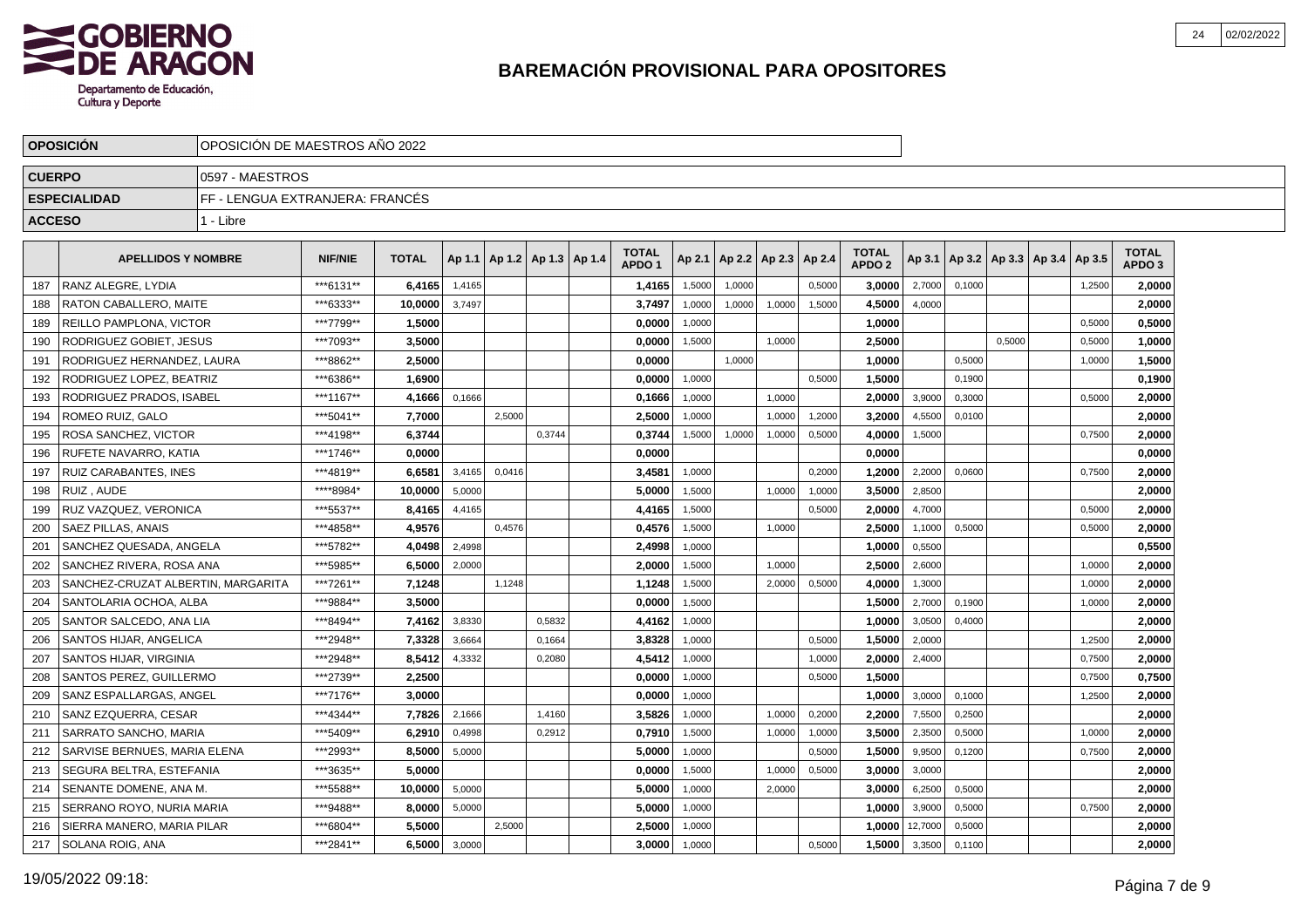

|               | <b>OPOSICION</b>                  | OPOSICIÓN DE MAESTROS AÑO 2022  |           |              |        |                                   |        |        |                                   |        |                                   |        |        |                                   |        |        |                                            |        |                                   |  |
|---------------|-----------------------------------|---------------------------------|-----------|--------------|--------|-----------------------------------|--------|--------|-----------------------------------|--------|-----------------------------------|--------|--------|-----------------------------------|--------|--------|--------------------------------------------|--------|-----------------------------------|--|
| <b>CUERPO</b> |                                   | 0597 - MAESTROS                 |           |              |        |                                   |        |        |                                   |        |                                   |        |        |                                   |        |        |                                            |        |                                   |  |
|               | <b>ESPECIALIDAD</b>               | FF - LENGUA EXTRANJERA: FRANCÉS |           |              |        |                                   |        |        |                                   |        |                                   |        |        |                                   |        |        |                                            |        |                                   |  |
| <b>ACCESO</b> |                                   | 1 - Libre                       |           |              |        |                                   |        |        |                                   |        |                                   |        |        |                                   |        |        |                                            |        |                                   |  |
|               | <b>APELLIDOS Y NOMBRE</b>         |                                 | NIF/NIE   | <b>TOTAL</b> |        | Ap 1.1   Ap 1.2   Ap 1.3   Ap 1.4 |        |        | <b>TOTAL</b><br>APDO <sub>1</sub> |        | Ap 2.1   Ap 2.2   Ap 2.3   Ap 2.4 |        |        | <b>TOTAL</b><br>APDO <sub>2</sub> |        |        | Ap 3.1   Ap 3.2   Ap 3.3   Ap 3.4   Ap 3.5 |        | <b>TOTAL</b><br>APDO <sub>3</sub> |  |
| 218           | SORIANO ANDRES, PALOMA PILAR      |                                 | ***3250** | 1.0000       |        |                                   |        |        | 0.0000                            | 1,0000 |                                   |        |        | 1.0000                            |        |        |                                            |        | 0.0000                            |  |
| 219           | <b>ISUESCUN BLASCO, ALEJANDRO</b> |                                 | ***2420** | 2.0200       |        |                                   |        |        | 0,0000                            | 1,0000 |                                   |        |        | 1.0000                            | 0,6500 | 0,3700 |                                            |        | 1,0200                            |  |
| 220           | <b>TABUEÑA MUR. NURIA</b>         |                                 | ***0933** | 8,5000       | 5,0000 |                                   |        |        | 5,0000                            | 1,0000 |                                   |        | 0,5000 | 1,5000                            | 8,1000 | 0,0200 |                                            | 0,5000 | 2,0000                            |  |
| 221           | TEJERO GIMENO, NURIA              |                                 | ***1882** | 3.2500       |        |                                   |        |        | 0,0000                            | 1,5000 |                                   |        | 0,5000 | 2,0000                            |        |        |                                            | 1,2500 | 1,2500                            |  |
| 222           | TEODORO CIUDAD, ANDREA            |                                 | ***7564** | 6.2499       | 1,2499 |                                   |        |        | 1,2499                            | 1.0000 | 1.0000                            | 1,0000 |        | 3.0000                            | 1,9500 | 0.5000 |                                            | 0.5000 | 2,0000                            |  |
| 223           | <b>TOLOSANA MOROS, SERGIO</b>     |                                 | ***3504** | 3,1165       | 0,4165 |                                   |        |        | 0,4165                            | 1,0000 |                                   |        |        | 1.0000                            | 0,7000 |        |                                            | 1,0000 | 1,7000                            |  |
| 224           | <b>UBIETO GONZALEZ, CRISTINA</b>  |                                 | ***7495** | 3.5000       |        |                                   |        |        | 0.0000                            | 1,5000 |                                   |        |        | 1.5000                            | 2,0000 |        |                                            |        | 2.0000                            |  |
| 225           | UCHE CARMONA, DANIEL JESUS        |                                 | ***5976** | 5,3332       | 2,3332 |                                   |        |        | 2,3332                            | 1,0000 |                                   |        |        | 1.0000                            | 3,6500 | 0.2100 |                                            | 0.5000 | 2,0000                            |  |
| 226           | UNZU OLAIZ. GEMMA                 |                                 | ***2489** | 5,4996       | 2,3332 |                                   | 0,1664 |        | 2,4996                            | 1,0000 |                                   |        |        | 1,0000                            | 2,5500 |        |                                            | 0,7500 | 2,0000                            |  |
| 227           | l VALERO CAMPOS. ANA ISABEL       |                                 | ***2948** | 6.7497       | 1,7497 |                                   |        |        | 1.7497                            | 1,0000 | 1,0000                            | 1,0000 |        | 3.0000                            | 3,0500 | 0,1400 |                                            | 0,5000 | 2.0000                            |  |
| 228           | VALERO DIAGO, LAURA MARIA         |                                 | ***1928** | 8,0407       | 1,5831 |                                   | 0,4576 |        | 2,0407                            | 1,5000 | 1,0000                            | 1,0000 | 0,5000 | 4,0000                            | 3,2000 | 0,1500 |                                            | 0,7500 | 2,0000                            |  |
| 229           | VALLEJO RUIZ. MARIA DE LA SIERRA  |                                 | ***8304** | 5.7910       | 0,4998 | 0,2912                            |        |        | 0,7910                            | 1,0000 |                                   | 2,0000 |        | 3,0000                            | 1,2000 | 0,4500 |                                            | 0,5000 | 2,0000                            |  |
| 230           | VERDEGUER SANCHIS, PATRICIA       |                                 | ***8676** | 8.0000       | 5,0000 |                                   |        |        | 5,0000                            | 1,0000 |                                   |        |        | 1,0000                            | 2,6000 | 0,2400 |                                            | 0,5000 | 2,0000                            |  |
| 231           | <b>VERNAZOBRES FORCEN, SOFIA</b>  |                                 | ***2437** | 1,8133       | 0,0833 |                                   |        |        | 0,0833                            | 1,0000 |                                   |        |        | 1,0000                            |        | 0,2300 |                                            | 0,5000 | 0,7300                            |  |
| 232           | VICED FERREIRO. ARANZAZU          |                                 | ***8767** | 4.0000       |        |                                   |        |        | 0,0000                            | 1,0000 |                                   | 1.0000 |        | 2.0000                            | 3,3000 | 0.5000 |                                            | 0,5000 | 2,0000                            |  |
| 233           | <b>VICENTE RUIZ, MARIA</b>        |                                 | ***2151** | 8.0000       | 5,0000 |                                   |        |        | 5,0000                            | 1,0000 |                                   |        |        | 1.0000                            | 3,5000 | 0.5000 |                                            | 0,5000 | 2,0000                            |  |
| 234           | VILLANUA PRADAS. MARIA ELENA      |                                 | ***2371** | 6.9078       | 2.8330 |                                   |        | 0.3748 | 3.2078                            | 1,0000 |                                   |        | 0.7000 | 1.7000                            | 3,8500 | 0.5000 |                                            |        | 2,0000                            |  |
| 235           | VILLANUEVA BAILO, CELIA           |                                 | ***2708** | 7.6666       | 4,1666 |                                   |        |        | 4,1666                            | 1,0000 |                                   |        | 0,5000 | 1.5000                            | 2,4500 | 0,4200 |                                            | 0,7500 | 2,0000                            |  |
| 236           | VILLAR VILLAR, GEMMA              |                                 | ***2687** | 4,0000       |        |                                   |        |        | 0,0000                            | 1,0000 |                                   | 1,0000 |        | 2,0000                            | 1,7000 | 0,2500 |                                            | 0,7500 | 2,0000                            |  |
| 237           | VIRUETE LAPUERTA, LAURA PILAR     |                                 | ***7135** | 3,5000       |        |                                   |        |        | 0,0000                            | 1,5000 |                                   |        |        | 1,5000                            | 2,0500 |        |                                            | 0,7500 | 2,0000                            |  |
| 238           | VIZARRAGA REDONDO, MARIA VICTORIA |                                 | ***1919** | 2,9160       |        |                                   | 0,9160 |        | 0,9160                            | 1,5000 |                                   |        |        | 1,5000                            |        |        |                                            | 0,5000 | 0,5000                            |  |
| 239           | ZAERA ZUJEROS, JUANA MARIA        |                                 | ***7418** | 9,0000       | 5,0000 |                                   |        |        | 5,0000                            | 1,5000 |                                   |        | 0,5000 | 2,0000                            | 6,6500 | 0,0700 |                                            | 0,7500 | 2,0000                            |  |
| 240           | <b>ZAMORA LASECA, SILVIA</b>      |                                 | ***7718** | 4.0000       |        |                                   |        |        | 0,0000                            | 1,5000 |                                   |        | 0,5000 | 2,0000                            | 2,7500 | 0,2700 |                                            | 1,2500 | 2,0000                            |  |
| 241           | ZAPATA HERNANDEZ, MARIA CARMEN    |                                 | ***0811** | 8.4165       | 4,4165 |                                   |        |        | 4,4165                            | 1,5000 |                                   |        | 0,5000 | 2,0000                            | 2,7000 | 0,5000 |                                            | 0,7500 | 2,0000                            |  |
| 242           | <b>ZORRILLA AREVALO, SOFIA</b>    |                                 | ***5573** | 3.2080       |        |                                   | 0.2080 |        | 0.2080                            |        | 1.0000                            |        |        | 1.0000                            | 2,3000 | 0,1000 |                                            | 0,5000 | 2,0000                            |  |